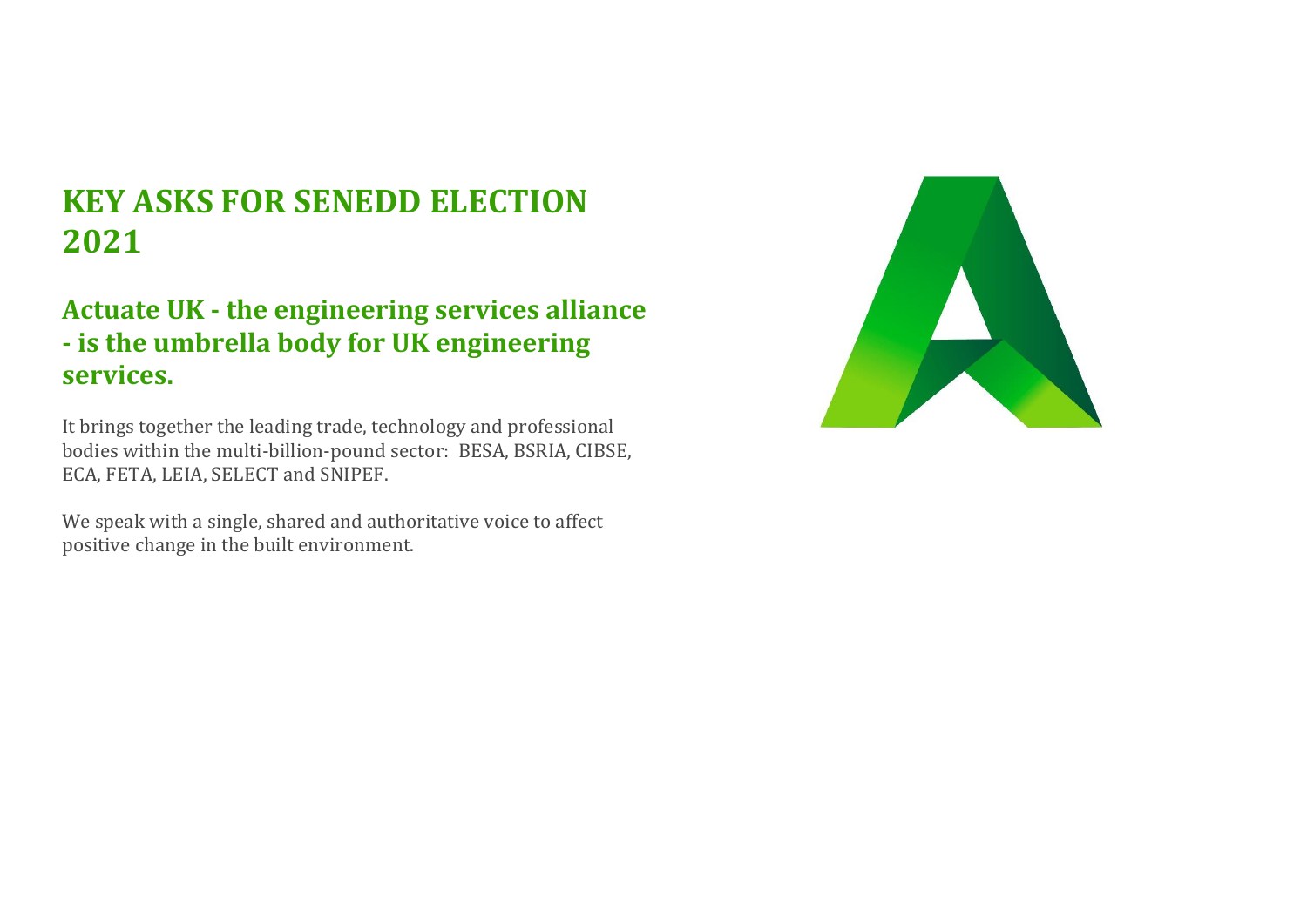

Actuate UK Wales supports and aligns with key asks in the manifesto of the Wales Construction Federation Alliance [WCFA] and its vision for **'**a strong, resilient and growing Welsh construction industry that is able to contribute towards Wales' future needs in terms of infrastructure and homes, economic growth and reducing emissions'.

#### **We believe that they are significant challenges for the construction sector in Wales and these need to be addressed by any incoming Welsh Government if we are to "build a better Wales".**

#### **CHALLENGES currently faced:**

- There is no clear vision of the future for the construction sector in Wales. It is said to be one of the priority sectors for Welsh Government but there is limited evidence to demonstrate this.
- Much more needs to be done to **improve the prospects for the SME's** that deliver the bulk of Welsh construction and represent a cornerstone of our foundational economy.
- We are still seeing frequent examples of **poorly joined up policy making within Welsh Government** e.g. the offsite manufacturing (OSM) strategy which is also proposing changes to qualifications and decarbonisation policies which appear confusing across different sectors of industry. Engagement between Welsh Government and the construction sector has recently been improved through the Welsh Ministerial Construction Forum, but this needs to demonstrate that it can deliver improvement "on the ground".
- **Workflow and cashflow** remain the lifeblood of businesses in this sector. However, visibility and certainty of future workflow remains patchy across the public sector. This has been compounded by a series of high profile infrastructure project cancellations across Wales which further creates uncertainty for businesses and makes them less likely to innovate and invest in longer term improvements and/or employment.
- In the short term, the **Wales Infrastructure Investment Plan (WIIP)** is little more than a wish list without certainty of funding or realistic timelines and, in terms of longer term direction and planning, the National Infrastructure Commission for Wales (NICfW) has made little progress to date.
- The **Covid-19** crisis has had a major impact on the construction sector in Wales. It has also brought some of its frailties into sharp focus, particularly amongst micro and small businesses and in apprenticeships. Covid recovery will be the key issue for the sector in the coming 12-18 months. The sector is likely to experience a significant increase in insolvencies in 2021 as small firms struggle to maintain their cashflow.
- The new Trade Deal with the EU will also have an impact on the sector in Wales. We need to see any incoming Welsh Government continue to work with the UK Government on migration issues in the labour market and availability and costs of materials and machinery.
- Recent reviews and announcements have provided solid ambitions but do not provide the **certainty or visibility** needed by industry in some policy areas e.g. the affordable housing and retrofit reviews. In other policy areas e.g. procurement, payment and community benefits, good policies are in place, but they are not being monitored or enforced by Welsh Government and consequently are not delivering the full extent of benefits anticipated.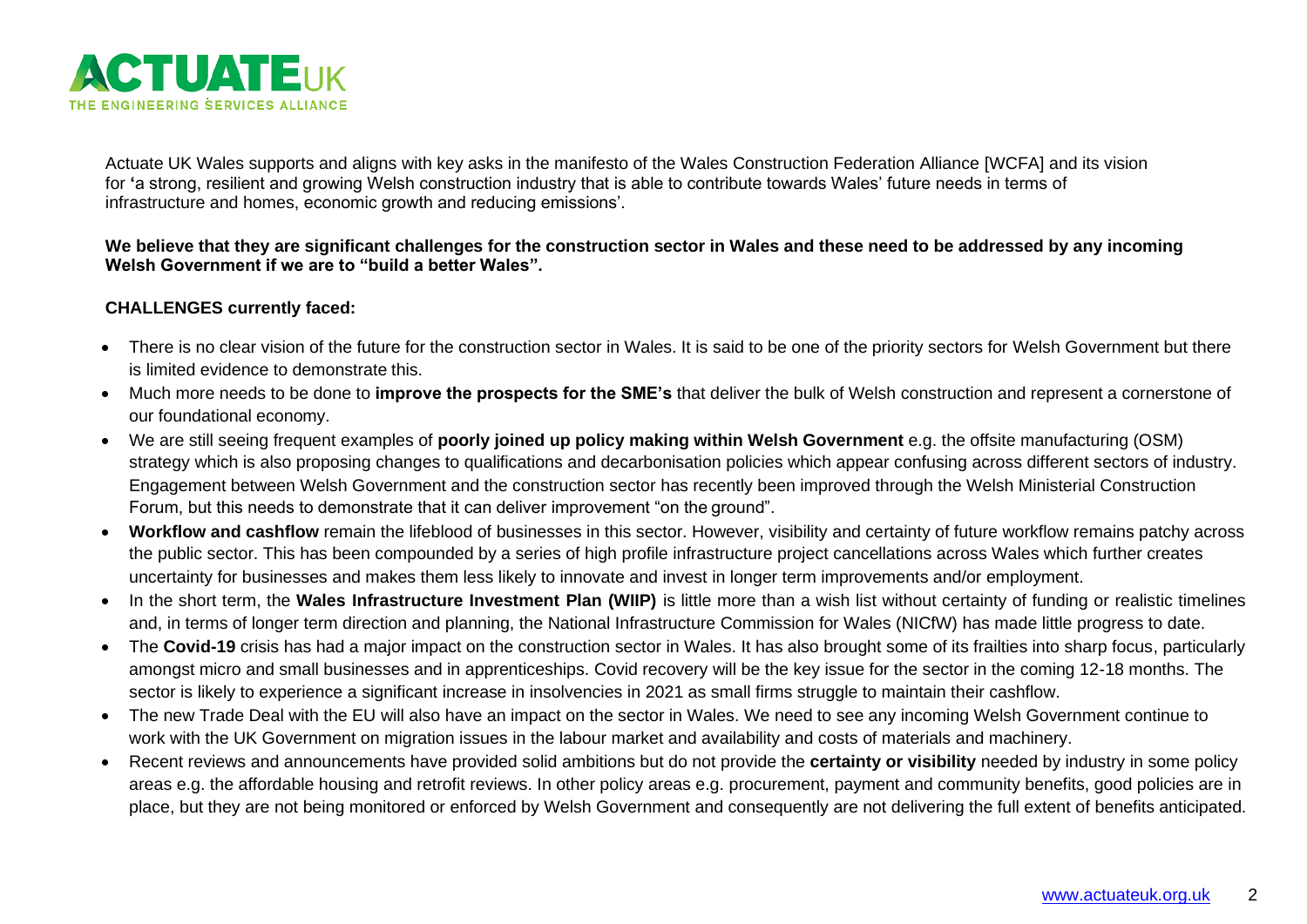

- Some parts of the public sector still over emphasise **lowest price rather than highest value** in their procurement processes when they are creating tenders and assessing bids. Procurement can also be unwieldy and bureaucratic. Both these issues impact SME's. Efforts at achieving greater collaboration between smaller firms involved in delivering construction have not gained traction within the public sector despite policy initiatives.
- There are **skills gaps** in traditional trades, management roles and future skills but the curriculum (and education funding) remains focused on academic attainment, often at the expense of vocational education. There are too many qualifications but a lack of progression routes e.g. to higher / degree apprenticeships. Learners are far too often unaware of the roles and opportunities that are available in construction. The positioning and marketing of the industry as a rewarding career is not appropriately reflected within the education sector. This is particularly evident amongst underrepresented groups and high achievers.
- **Planning and permitting system remain onerous** and under resourced with little progress being made on Strategic Development Plans aligning with the City Deals and Growth Deals. This is affecting longer term investment decisions despite the principle of a "plan led" system being widely supported. SME's in particular are put off by the complexities and cost associated with the planning process.
- Mineral operators continue to be anxious about achieving the necessary planning permissions to support Welsh Government's plans and face the same problems and delays caused by an under-funded planning and permitting system. Government ministers and planners, must recognise **the importance of minerals**. Far too often major infrastructure projects are promoted without any thought of the availability and location of minerals which influences vehicle movements and carbon impacts. Material supplies should not be assumed – they need to be planned if cost effective and sustainable delivery solutions are to be achieved.
- **Poor payment practices** are still common in the construction industry and these continue to have a major impact on the industry's ability to invest, to grow and to deliver greater value. These poor practices disproportionately affect SMEs. An extreme example of the implications of poor payment practices came with the collapse of Welsh registered Dawnus in 2019 left £40million owing to SME's. Given the current pandemic this is proving that cashflow for SME's should be a priority for any new government.
- And finally, the sector is yet to receive clarity on specific measures around **decarbonising future buildings and infrastructure** although recent announcements on incentives around retrofitting existing buildings show what can be achieved. This direction needs to be more widely applied across the sector to give confidence for businesses to invest.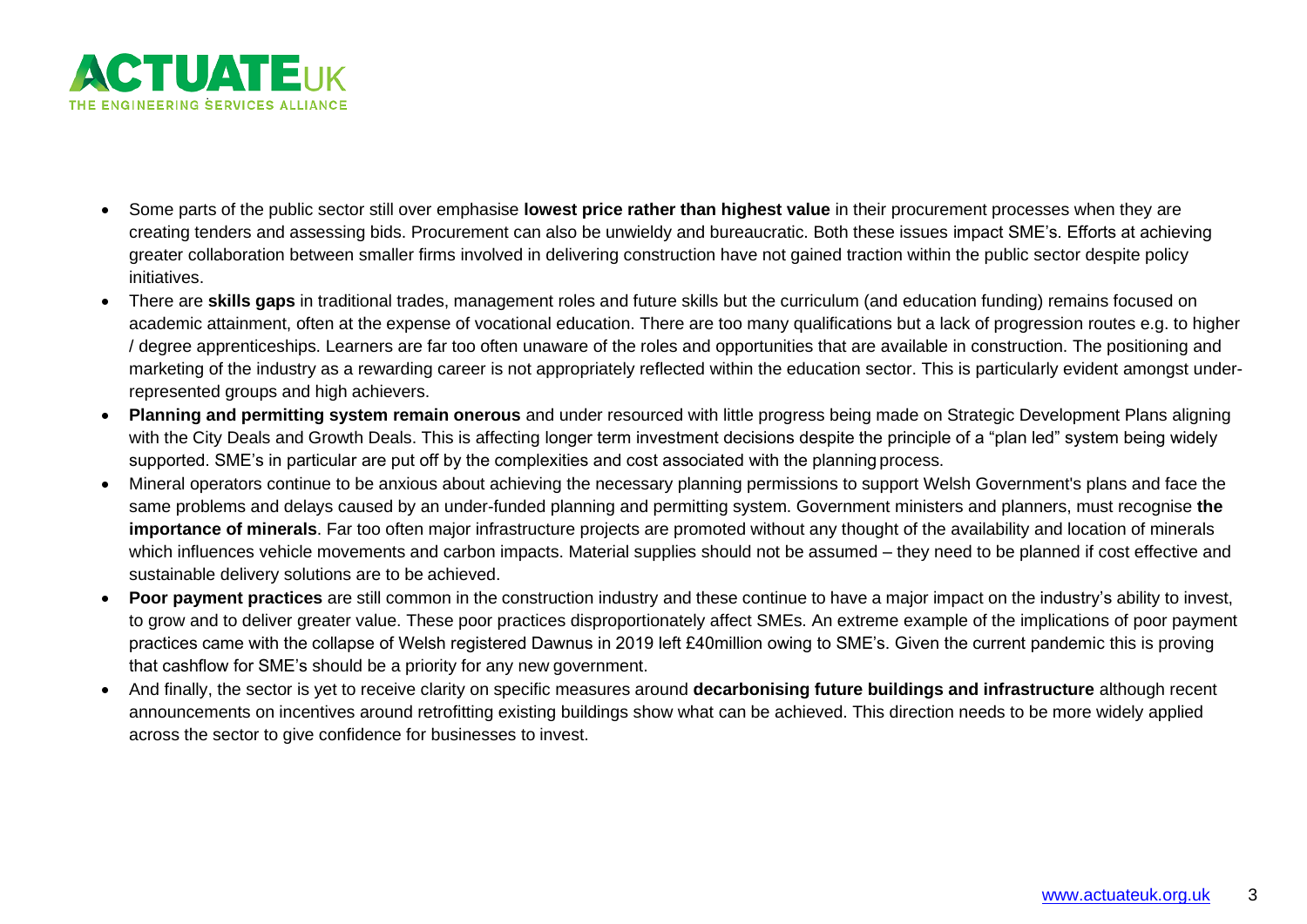

### **Actuate UK key asks of any future Welsh Government are based on the WCFA's 6-priorities:**

| <b>Priority</b> | <b>Portfolio</b>      | <b>Key Asks</b>                                                                                                                                                                                                                                                                                                                                                                                                                                                                                                                                                                                                                                                                                                                                                                            |
|-----------------|-----------------------|--------------------------------------------------------------------------------------------------------------------------------------------------------------------------------------------------------------------------------------------------------------------------------------------------------------------------------------------------------------------------------------------------------------------------------------------------------------------------------------------------------------------------------------------------------------------------------------------------------------------------------------------------------------------------------------------------------------------------------------------------------------------------------------------|
| Pipeline        | Economy               | Set a clear 10-year vision for construction in Wales including targets (like CLC / CFS)<br>$\bullet$<br>Reform and clarify the NICfW<br>$\bullet$<br>Improve communications within WG so that messages are clear and coherent<br>$\bullet$<br>Embed, improve and better resource the newly formed Construction Forum<br>$\bullet$<br>Increase investment in public sector infrastructure.<br>$\bullet$<br>Incorporate the investment plans of all public sector bodies into an improved WIIP to offer a 3-5 year programme of work, funding<br>$\bullet$<br>proposals & certainty                                                                                                                                                                                                          |
| <b>Skills</b>   | Economy/<br>Education | Ensure the curriculum / careers advice signpost vocational education & construction careers<br>$\bullet$<br>Increase funding for construction vocational education.<br>$\bullet$<br>Assess then address drop-out rates from construction FE courses to construction jobs<br>$\bullet$<br>Support the broadening of work experience as part of full time FE courses.<br>$\bullet$<br>Ensure implementation of the new construction qualifications is a success.<br>$\bullet$<br>Increase the range of pathways for learners in Wales, including higher and degree apprenticeships<br>$\bullet$<br>Develop a clear approach to shared apprenticeships.<br>$\bullet$<br>Support existing apprentices to complete their training & minimise falling apprentice numbers post-COVID<br>$\bullet$ |
| Procurement     | Finance               | Focus on value not cost across public sector investment<br>$\bullet$<br>Incorporate carbon impacts<br>$\bullet$<br>Create statutory guidance on community benefits & ensure they're delivered e.g. enforcement/ retaining funds<br>$\bullet$                                                                                                                                                                                                                                                                                                                                                                                                                                                                                                                                               |
| Payment         | Finance               | Ensure fair payment across supply chains & report performance on public sector contracts.<br>$\bullet$<br>Ensure retention monies are held in an independently operated deposit scheme.<br>$\bullet$<br>Monitor the application / impact of Project Bank Accounts on construction contracts.<br>$\bullet$                                                                                                                                                                                                                                                                                                                                                                                                                                                                                  |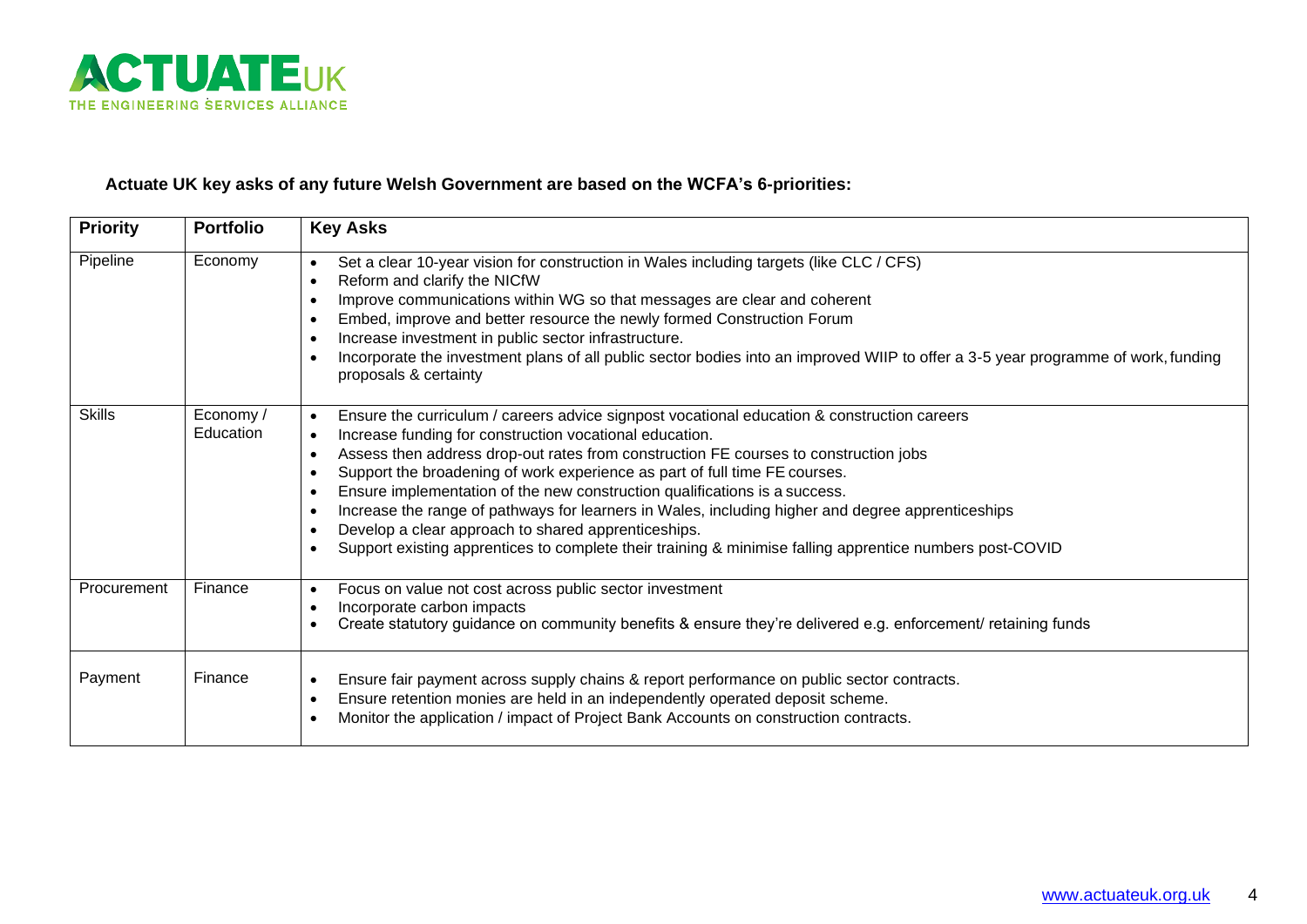

| Planning                  | Housing                  | Ensure planning departments are probably resourced.<br>Ensure Strategic Development Plans (SDP's) and Local Development Plans (LDP's) are put in place as quickly as possible to allow<br>an up to date plan led system to operate in Wales.<br>Ensure that the planning system supports, manages, and encourages appropriate development across Wales in a timely manner<br>without impeding investment.<br>Review the planning system to ensure it encourages and is proportionate to SMEs developers. |
|---------------------------|--------------------------|----------------------------------------------------------------------------------------------------------------------------------------------------------------------------------------------------------------------------------------------------------------------------------------------------------------------------------------------------------------------------------------------------------------------------------------------------------------------------------------------------------|
| Decarbonise<br>(Net Zero) | Environment /<br>Housing | Increase investment in decarbonising existing infrastructure and housing.<br>Bring in measures targeting behaviour change of property owners to retrofit their homes/buildings<br>Support the sector in decarbonising construction operations using CITB Net Zero research.<br>Communicate clear plans for the implementation of new building regulations.<br>Introduce whole life costing criteria, including embedded carbon, into the justification of all investment                                 |

**We believe that by supporting these key asks the Welsh construction industry will be better able to contribute towards Wales' future needs by:**

- delivering better infrastructure and homes of all tenures,
- supporting economic growth through jobs and supply chains
- delivering greater social value
- reducing emissions to support the move towards zero carbon
- reducing fuel poverty
- supporting the foundational economy
- supporting circular economies
- delivering greater value for money and reducing impacts on public expenditure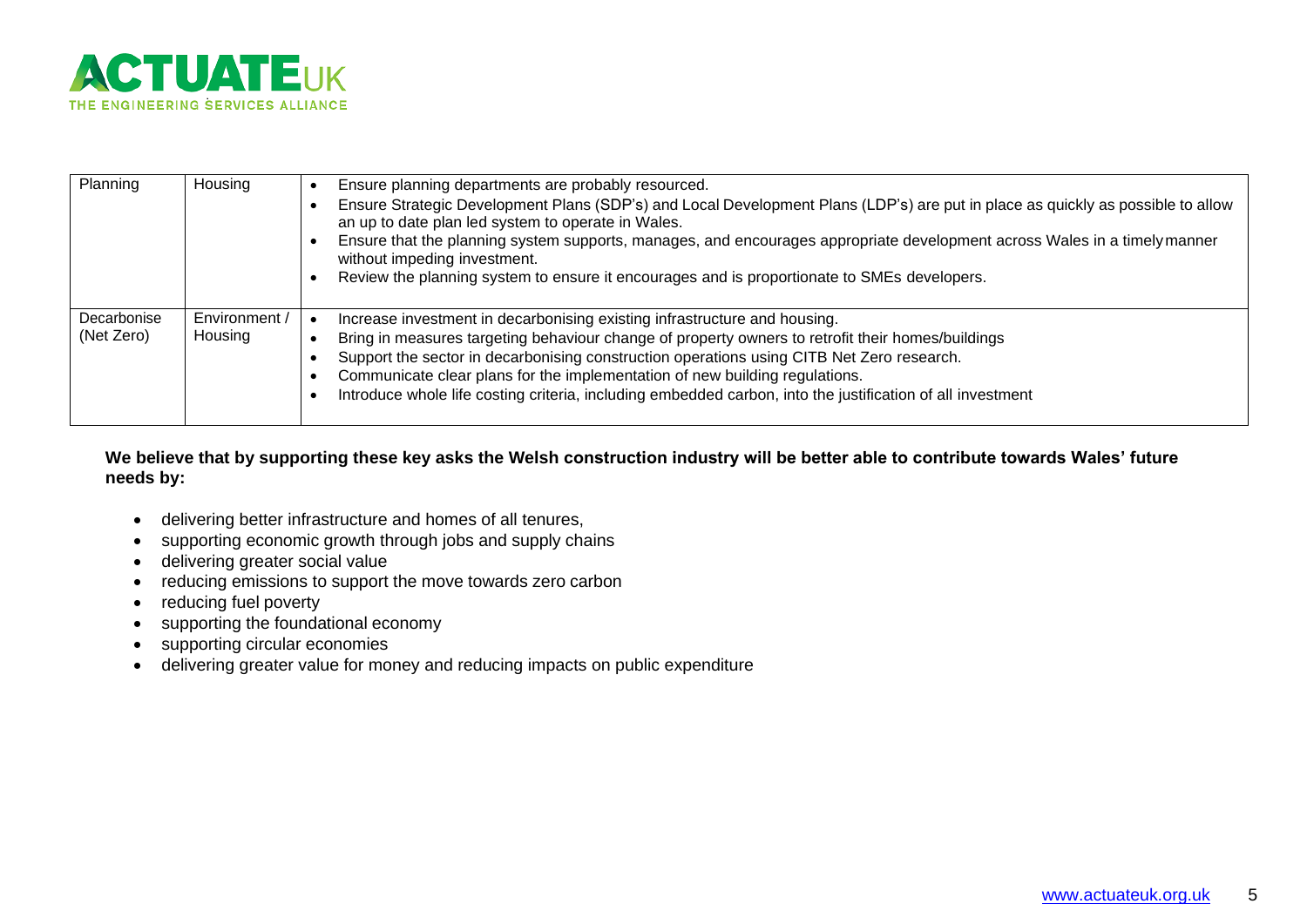

# **GOFYNION AR GYFER ETHOLIAD SENEDD 2021**

## **Actuate UK- y gynghrair gwasanaethau peirianneg – yw'r corff ymbarél ar gyfer gwasanaethau peirianneg y DU.**

Mae'n dwyn ynghyd y cyrff masnach, technoleg a phroffesiynol blaenllaw yn y sector gwerth biliynau o bunnoedd: BESA, BSRIA, CIBSE, ECA, FETA, LEIA, SELECT a SNIPEF.

Rydym yn siarad ag un llais awdurdodedig a rennir i effeithio ar newid cadarnhaol yn yr amgylchedd adeiledig.

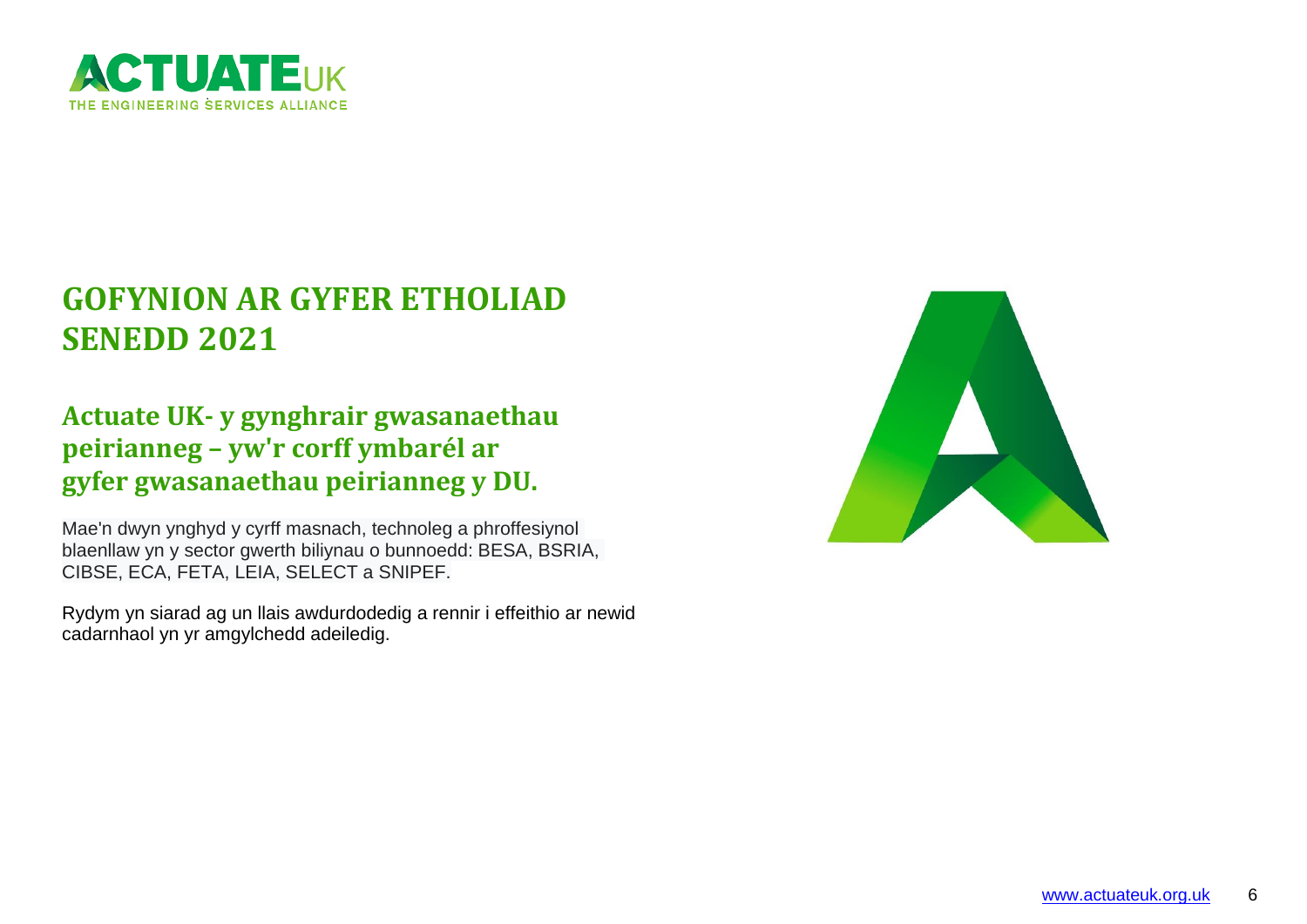

Mae Actuate UK Cymru yn cefnogi ac yn cyd-fynd â gofyniadau allweddol ym maniffesto Cynghrair Ffederasiwn Adeiladu Cymru [WCFA] a'i weledigaeth ar gyfer 'diwydiant adeiladu Cymru cryf, gwydn a chynyddol sy'n gallu cyfrannu at anghenion Cymru yn y dyfodol o ran seilwaith a cartrefi, twf economaidd a lleihau allyriadau '.

**Credwn eu bod yn heriau sylweddol i'r sector adeiladu yng Nghymru ac mae angen i unrhyw Lywodraeth Gymru sy'n mynd i'r afael â'r rhain os ydym am "adeiladu Cymru gwell".**

### **Heriau cyfredol:**

- Nid oes gweledigaeth glir ar gyfer dyfodol y diwydiant adeiladu yng Nghymru. Dywedir ei fod yn un o'r diwydiannau sy'n cael blaenoriaeth gan Lywodraeth Cymru, ond nid oes llawer o dystiolaeth i ddangos hyn.
- Mae angen gwneud llawer mwy i wella gobeithion busnesau bach a chanolig sy'n gwneud y rhan fwyaf o waith adeiladu yng Nghymru ac sy'n bwysig iawn i'n heconomi sylfaenol.
- Rydym yn dal i weld enghreifftiau o gydgysylltu gwaith llunio polisi'n wael yn Llywodraeth Cymru, a hynny'n aml, e.e. y strategaeth gweithgynhyrchu oddi ar y safle, sydd hefyd yn cynnig newidiadau dryslyd i gymwysterau a pholisïau datgarboneiddio ar draws gwahanol sectorau'r diwydiant. Yn ddiweddar, mae Llywodraeth Cymru a'r diwydiant adeiladu wedi ymgysylltu â'i gilydd yn well drwy Fforwm Adeiladu Cymru, ond mae angen i'r Fforwm hwn ddangos y gall sicrhau gwelliant ar lawr gwlad.
- Mae llif gwaith a llif arian yn dal i fod yn hollbwysig i fusnesau yn y diwydiant hwn. Fodd bynnag, mae amlygrwydd a sicrwydd llif gwaith yn y dyfodol yn dal i fod yn anghyson drwy'r sector cyhoeddus. Mae hyn wedi'i waethygu gan y ffaith bod cyfres o brosiectau seilwaith proffil uchel wedi'u canslo ledled Cymru, sy'n creu rhagor o ansicrwydd i fusnesau ac sy'n golygu bod busnesau'n llai tebygol o arloesi a buddsoddi mewn gwelliannau tymor hwy a/neu swyddi.
- Yn y tymor byr, nid yw'r Cynllun Buddsoddi yn Seilwaith Cymru'n fawr mwy na rhestr ddymuniadau heb sicrwydd cyllid neu amserlenni realistig ac, yn nhermau cyfeiriad a chynllunio yn y tymor hwy, nid yw Comisiwn Seilwaith Cenedlaethol Cymru wedi gwneud fawr o gynnydd hyd heddiw.
- Mae pandemig COVID-19 wedi cael effaith fawr ar y diwydiant adeiladu yng Nghymru. Mae hefyd wedi dangos rhai o'i wendidau'n glir, yn enwedig ymhlith microfusnesau, busnesau bach a phrentisiaid. Y brif broblem i'r diwydiant dros y 12 i 18 mis nesaf fydd dod dros y pandemig. Mae'r diwydiant yn debygol o weld cynnydd sylweddol yn nifer yr achosion o ansolfedd yn 2021 wrth i fusnesau bach gael problemau o ran llif arian.
- Bydd y Fargen Fasnach newydd gyda'r UE hefyd yn cael effaith ar y sector yng Nghymru. Mae angen i unrhyw lywodraeth newydd barhau i weithio gyda Llywodraeth y DU ar faterion sy'n ymwneud â mudo yn y farchnad lafur ac argaeledd a chostau deunyddiau a pheiriannau.
- Mae adolygiadau a chyhoeddiadau diweddar wedi cyflwyno uchelgeisiau cadarn, ond nid ydynt yn cynnig y sicrwydd na'r amlygrwydd sydd eu hangen ar y diwydiant mewn rhai meysydd polisi, e.e. yr adolygiadau o dai fforddiadwy a gwaith ôl-osod. Mewn meysydd polisi eraill, e.e.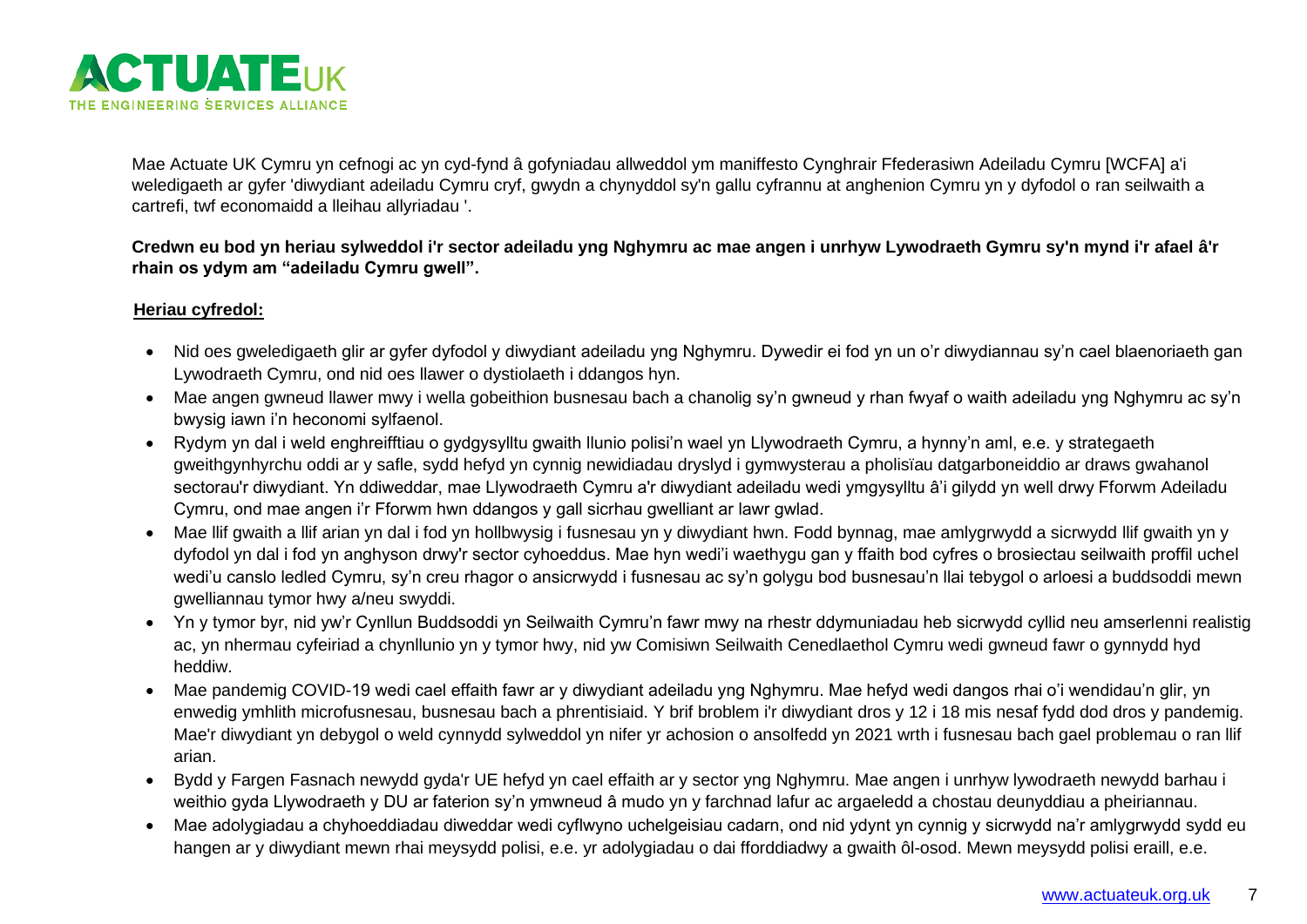

caffael, taliad a budd i'r gymuned, mae polisïau da yn eu lle, ond nid ydynt yn cael eu monitro na'u gorfodi gan Lywodraeth Cymru ac, o ganlyniad, nid ydynt yn sicrhau'r holl fuddion a ragwelwyd.

- Mae polisïau caffael rhai rhannau o'r sector cyhoeddus yn dal i roi gormod o bwyslais ar y pris isaf yn hytrach na'r gwerth mwyaf wrth dendro ac asesu cynigion. Gall prosesau caffael fod yn lletchwith ac yn fiwrocrataidd hefyd. Mae'r ddau fater hyn yn cael effaith ar fusnesau bach a chanolig. Nid yw ymdrechion i sicrhau bod busnesau llai'n cydweithredu'n well wedi gwneud llawer o wahaniaeth yn y sector cyhoeddus, er gwaethaf mentrau polisi.
- Mae bylchau i'w cael yn y sgiliau sydd eu hangen yn y dyfodol ac ar gyfer crefftau traddodiadol a swyddi rheoli, ond mae'r cwricwlwm (a chyllid ar gyfer addysg) yn dal i ganolbwyntio ar gyrhaeddiad academaidd, a hynny'n aml ar draul addysg alwedigaethol. Mae gormod o gymwysterau ar gael, ond nid oes digon o lwybrau datblygu ar gael, e.e. i wneud prentisiaeth uwch neu radd-brentisiaeth. Yn rhy aml o lawr, nid yw dysgwyr yn ymwybodol o'r rolau a'r cyfleoedd sydd ar gael yn y diwydiant adeiladu. Nid yw safle'r diwydiant na gwaith i farchnata gyrfa yn y diwydiant fel un lewyrchus yn cael eu hamlygu'n briodol yn y sector addysg. Mae hyn yn arbennig o amlwg ymhlith grwpiau heb gynrychiolaeth ddigonol a chyflawnwyr uchel.
- Mae'r system cynllunio a chaniatáu'n dal i fod yn feichus ac yn un heb ddigon o adnoddau, ac nid oes fawr o gynnydd yn cael ei wneud i alinio Cynlluniau Datblygu Strategol â Bargeinion Dinesig a Thwf. Mae hyn yn effeithio ar benderfyniadau i fuddsoddi yn y tymor hwy, er gwaethaf y gefnogaeth eang i'r egwyddor o gael system 'wedi'i harwain gan gynlluniau'. Mae busnesau bach a chanolig yn arbennig yn cael eu digalonni gan gymhlethdod y broses gynllunio a'r costau sy'n gysylltiedig â hi.
- Mae gweithwyr mwynau'n dal i boeni ynghylch cael y caniatâd cynllunio angenrheidiol i gefnogi cynlluniau Llywodraeth Cymru, ac maent yn wynebu'r un problemau a'r oedi sy'n cael eu hachosi gan system cynllunio a chaniatáu nad yw'n cael ei chyllido ddigon. Mae'n rhaid i Weinidogion a chynllunwyr y Llywodraeth gydnabod pwysigrwydd mwynau. Yn rhy aml o lawer, mae prosiectau seilwaith mawr yn cael eu hyrwyddo heb unrhyw ystyriaeth i leoliad mwynau a'r mwynau sydd ar gael, sy'n dylanwadu ar symudiadau cerbydau ac effeithiau carbon. Ni ddylid cymryd y bydd cyflenwadau o ddeunyddiau ar gael – mae angen cynllunio'r rhain er mwyn bod yn gosteffeithiol a chyflawni'n gynaliadwy.
- Mae arferion talu gwael yn dal i fod yn gyffredin yn y diwydiant adeiladu, ac mae'r rhain yn dal i gael effaith fawr ar allu'r diwydiant i fuddsoddi, tyfu a sicrhau mwy o werth. Mae'r arferion gwael hyn yn cael effaith anghymesur ar fusnesau bach a chanolig. Enghraifft eithafol o oblygiadau arferion talu gwael yw methiant Dawnus, cwmni a gofrestrwyd yng Nghymru, yn 2019 a'i ddyled o £40 miliwn i fusnesau bach a chanolig. O ystyried y pandemig presennol, mae hyn yn profi y dylai unrhyw lywodraeth newydd flaenoriaethu llif arian busnesau bach a chanolig.
- Yn olaf, nid yw mesurau penodol i ddatgarboneiddio adeiladau a seilwaith yn y dyfodol wedi'u gwneud yn glir i'r diwydiant eto, ond mae cyhoeddiadau diweddar ynghylch cymelliadau i ôl-osod adeiladau presennol yn dangos yr hyn y gellir ei gyflawni. Mae angen dilyn y trywydd hwn yn fwy eang drwy'r diwydiant er mwyn rhoi'r hyder i fusnesau fuddsoddi.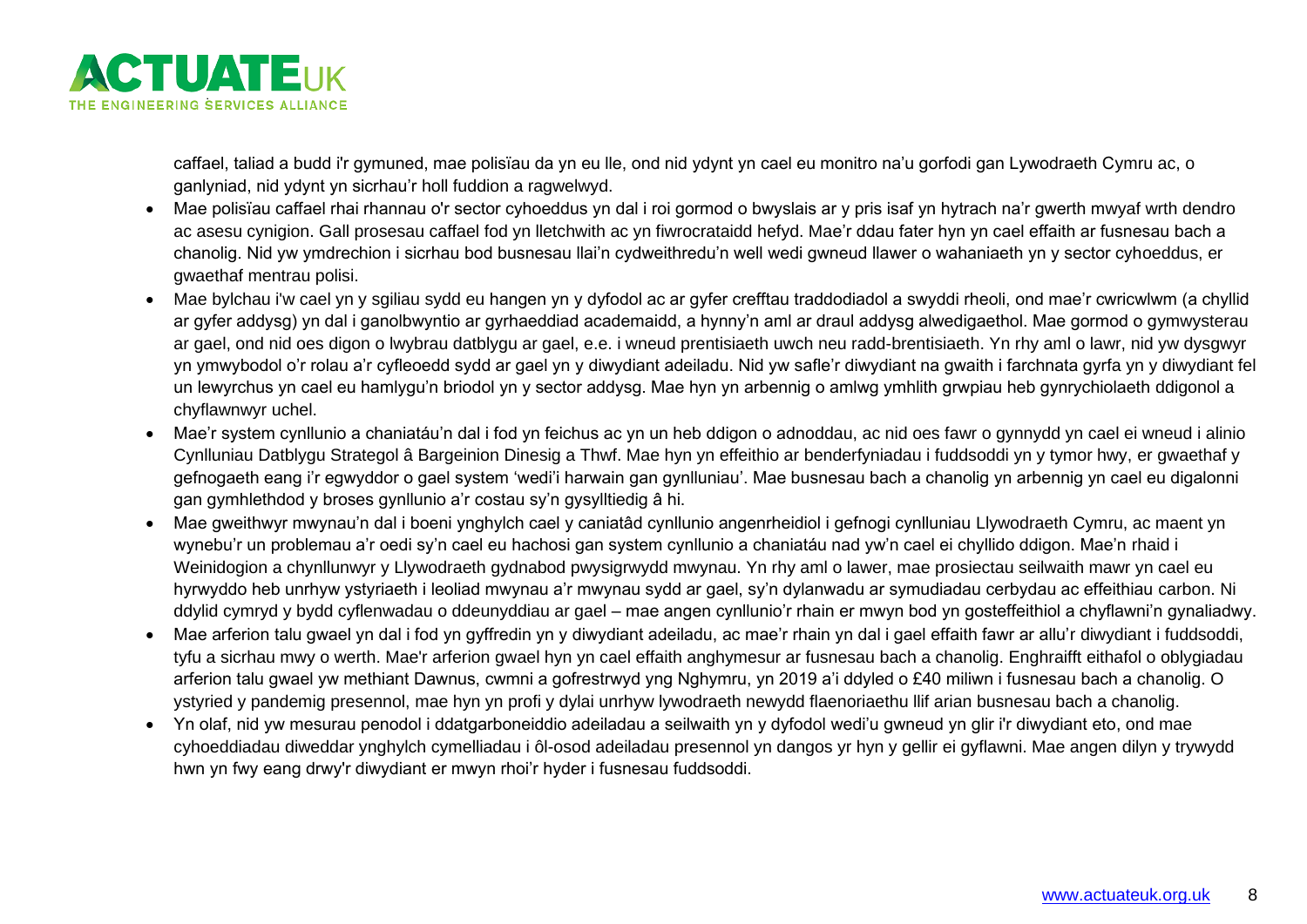

### **Mae cwestiynau allweddol Actuate UK am unrhyw Lywodraeth Cymru yn y dyfodol yn seiliedig ar 6-flaenoriaeth WCFA:**

| <b>Blaenoriaeth</b> | <b>Portffolio</b>  | <b>Prif ofynion</b>                                                                                                                                                                                                                                                                                                                                                                                                                                                                                                                                                                                                                                                                                                                                                                                                                                                                                                                                          |
|---------------------|--------------------|--------------------------------------------------------------------------------------------------------------------------------------------------------------------------------------------------------------------------------------------------------------------------------------------------------------------------------------------------------------------------------------------------------------------------------------------------------------------------------------------------------------------------------------------------------------------------------------------------------------------------------------------------------------------------------------------------------------------------------------------------------------------------------------------------------------------------------------------------------------------------------------------------------------------------------------------------------------|
| Llif gwaith         | Economi            | Pennu gweledigaeth deng mlynedd glir ar gyfer y diwydiant adeiladu yng Nghymru, gan gynnwys targedau (fel Cyngor Arwain<br>y Diwydiant Adeiladu a CFS)<br>Diwygio ac egluro Comisiwn Seilwaith Cenedlaethol Cymru<br>$\bullet$<br>Gwella dulliau cyfathrebu yn Llywodraeth Cymru er mwyn sicrhau bod negeseuon yn glir ac yn ystyrlon<br>$\bullet$<br>Ymgorffori, gwella a darparu adnoddau gwell ar gyfer y Fforwm Adeiladu sydd newydd gael ei ffurfio<br>$\bullet$<br>Buddsoddi'n fwy yn seilwaith y sector cyhoeddus<br>$\bullet$<br>Cynnwys cynlluniau buddsoddi pob corff yn y sector cyhoeddus mewn Cynllun Buddsoddi yn Seilwaith Cymru gwell er mwyn<br>$\bullet$<br>cynnig rhaglen waith tair i bum mlynedd, cynigion cyllido a sicrwydd                                                                                                                                                                                                           |
| Sgiliau             | Economi/<br>Addysg | Sicrhau bod y cwricwlwm a chyngor ar yrfaoedd yn cyfeirio'r ffordd at addysg alwedigaethol a gyrfaoedd yn y diwydiant<br>$\bullet$<br>adeiladu<br>Cyllido addysg alwedigaethol ym maes adeiladu'n fwy<br>Asesu cyfraddau gadael, o gyfraddau gadael cyrsiau addysg bellach ym maes adeiladu i gyfraddau gadael swyddi yn y<br>diwydiant adeiladu, a rhoi sylw iddynt wedi hynny<br>Cefnogi'r gwaith o ehangu profiad gwaith fel rhan o gyrsiau addysg bellach llawn amser<br>$\bullet$<br>Sicrhau bod y gwaith o gyflwyno cymwysterau newydd ym maes adeiladu'n llwyddiant<br>$\bullet$<br>Gwella amrywiaeth y llwybrau sydd ar gael i ddysgwyr yng Nghymru, gan gynnwys llwybrau i wneud prentisiaeth uwch a<br>$\bullet$<br>gradd-brentisiaeth<br>Datblygu ymagwedd glir at rannu prentisiaeth<br>$\bullet$<br>Helpu prentisiaid presennol i orffen eu prentisiaethau ac osgoi, hyd yr eithaf, ostyngiad yn nifer y prentisiaid ar ôl pandemig<br>COVID-19 |
| Caffael             | Cyllid             | Canolbwyntio ar werth, nid cost, wrth fuddsoddi drwy'r sector cyhoeddus<br>$\bullet$<br>Cynnwys effeithiau carbon<br>$\bullet$<br>Llunio canllawiau statudol ar fudd i'r gymuned a sicrhau bod y buddion yn cael eu sicrhau, e.e. gorfodi a chadw cyllid yn ôl<br>$\bullet$                                                                                                                                                                                                                                                                                                                                                                                                                                                                                                                                                                                                                                                                                  |
| <b>Taliad</b>       | Cyllid             | Sicrhau taliad teg ar draws cadwyni cyflenwi a rhoi gwybod a yw contractau'r sector cyhoeddus yn cael eu cyflawni<br>$\bullet$<br>Sicrhau bod symiau dargadw'n cael eu cadw mewn cynllun blaendal annibynnol<br>$\bullet$<br>Monitro defnydd o Gyfrifon Banc Prosiect a'u heffaith ar gontractau adeiladu<br>$\bullet$                                                                                                                                                                                                                                                                                                                                                                                                                                                                                                                                                                                                                                       |
| Cynllunio           | Tai                | Sicrhau bod gan adrannau cynllunio adnoddau priodol<br>$\bullet$<br>Sicrhau bod Cynlluniau Datblygu Strategol a Chynlluniau Datblygu Lleol ar gael cyn gynted â phosibl er mwyn ei gwneud yn<br>$\bullet$<br>bosibl rhoi system gyfredol wedi'i harwain gan gynlluniau ar waith yng Nghymru<br>Sicrhau bod y broses gynllunio'n cefnogi, yn rheoli ac yn annog gwaith datblygu priodol ledled Cymru mewn ffordd amserol                                                                                                                                                                                                                                                                                                                                                                                                                                                                                                                                      |